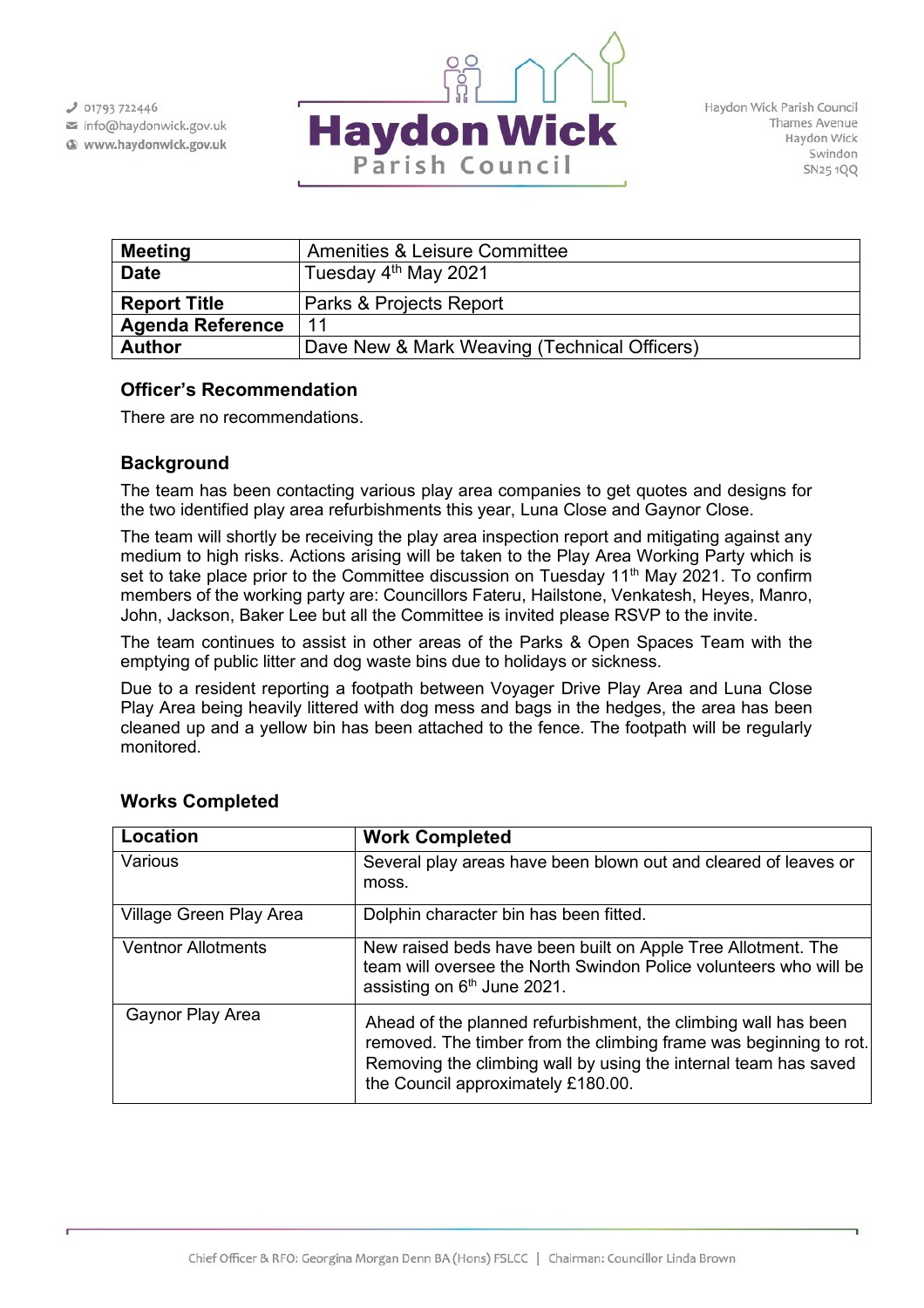

### **Working Towards**

A schedule has been drawn up throughout May and June to allow the Officers to progress with their priorities to put the team in good stead for the projects to be conducted in 2021/2022.

| Location                    | <b>Working towards</b>                                                                                                                                                                                                                                   |
|-----------------------------|----------------------------------------------------------------------------------------------------------------------------------------------------------------------------------------------------------------------------------------------------------|
| Various                     | Play Area floor repairs.                                                                                                                                                                                                                                 |
| Heaton Close Play Area      | Paint Shelter and clear edges around park.                                                                                                                                                                                                               |
| <b>Various Play Areas</b>   | Continuation of cleaning the surfaces and edges. Working on any<br>high risk actions required from this year's annual external play area<br>inspection. Also continue with repainting and cleaning some<br>pieces of equipment ahead of the peak season. |
| <b>Brookfield Play Area</b> | Repair the flooring and replace the swings.<br>Hope to start repairing steps and putting grass matting on slopes<br>beside the slide.                                                                                                                    |
| <b>Greenmeadow Stores</b>   | Remove and replace the noticeboard Awaiting new one                                                                                                                                                                                                      |
| Voyager Play Area           | Putting another dolphin bin inside the park.                                                                                                                                                                                                             |
| Luna Play Area              | Floor repairs prior to refurb                                                                                                                                                                                                                            |

# **Haydonleigh Skate Park**

The fencing work at the skate park has now been completed, the height of the fence has been increased from 2m to 3m in height.

The Council were successful in a grant application to SBC for the purchase of two cycle racks, these have now been received and installed at the far end of the skate park.

During Full Council on  $27<sup>th</sup>$  April 2021, it was mentioned that the skate park is a busy facility and social distancing is not being observed, as cases are rising in Swindon, the skate park should be monitored closely. The Head of Parks & Open Spaces was instructed to carry out regular checks to observe the numbers, his findings confirm that whilst the skate park is busy, it is within the maximum capacity (30 skaters) and there is no evidence to suggest that social distancing is not being observed.

The Youth Worker has also been making regular trips to the skate park over the weekend and evenings to spread the messaging about social distancing and engaging with the users. The skate park sessions were stopped due to the Government and Skateboard England's messaging changing upon easing of restrictions in March 2021 and this meant that the Youth Worker could progress with other events rather than using her hours to oversee the skate park. Sessions for under 8's, girls, scooters are in discussion as this may make users feel safer and in a better environment for practicing.

Several instances of anti-social behavior have been reported. There are concerns the concrete tunnels are not being used correctly and this will continue to be monitored. However, it is acknowledged that any shelter, no matter what is installed at the park still has the potential to be used for anti-social behaviour. New clearer 'no smoking' signs have been installed.